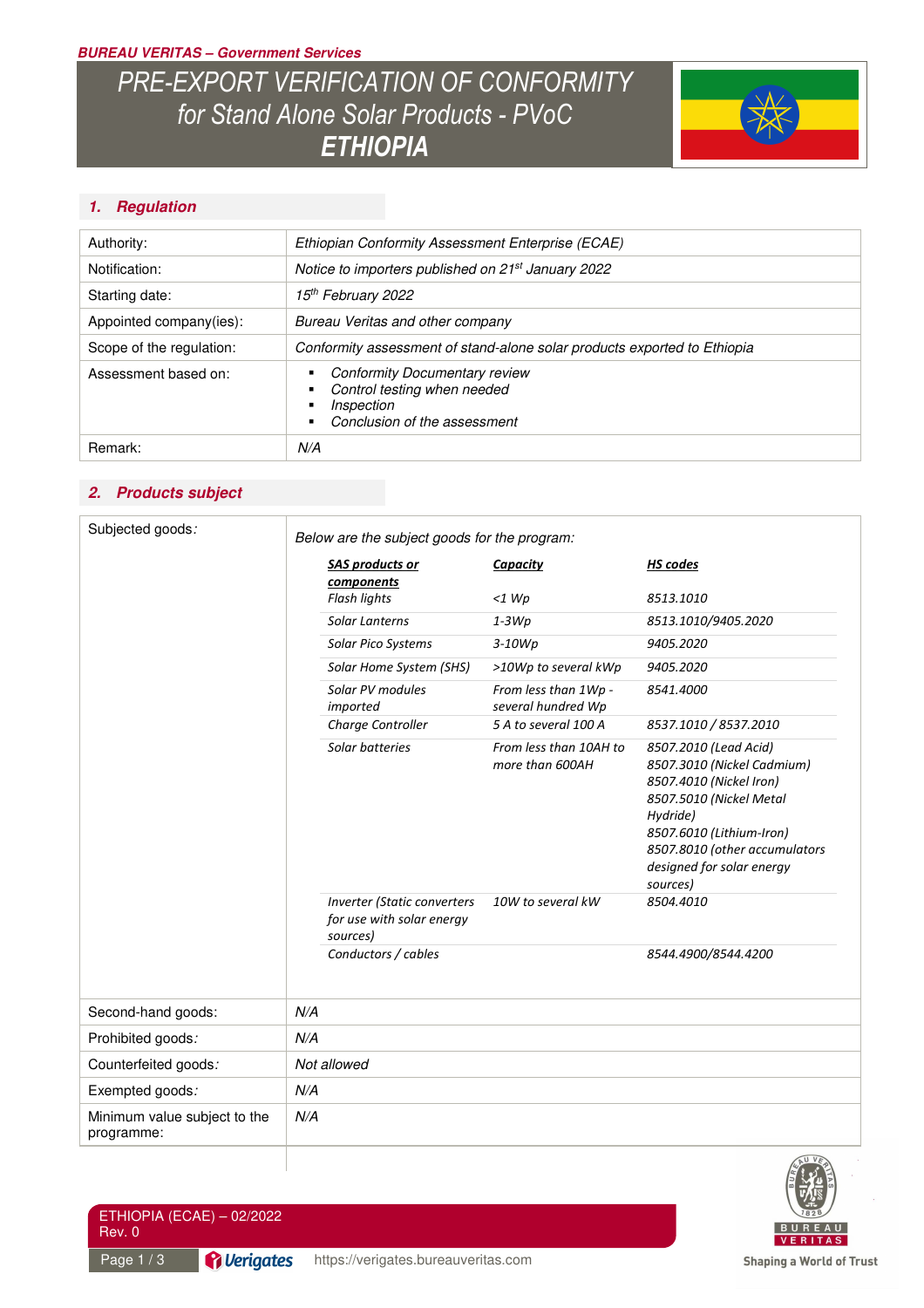# *3. Technical requirement*

| Conformity requirements:     | Compliance of goods to applicable standard: ES IEC TS 62257-9-8: 2020                                                                                                                                                                                       |
|------------------------------|-------------------------------------------------------------------------------------------------------------------------------------------------------------------------------------------------------------------------------------------------------------|
|                              | *Applicable standards shall be mandatory Ethiopian Conformity Standards (refer to the list<br>of standards of the notice to importers) or an international standard or standard of country<br>of supply provided it is in line with international standard. |
| National deviations:         | N/A                                                                                                                                                                                                                                                         |
| Labelling requirements:      | As per the applicable standards                                                                                                                                                                                                                             |
| Other specific requirements: | N/A                                                                                                                                                                                                                                                         |

#### *4. Application*

| Applicant:             | Exporter                                                                                                                                                             |
|------------------------|----------------------------------------------------------------------------------------------------------------------------------------------------------------------|
| Application name:      | Request for certificate (RFC)                                                                                                                                        |
| Required documents:    | Final invoice<br>٠<br>Conformity documents (test reports, quality certificates, analysis reports, etc.)<br>٠<br>provided by exporters, as per technical requirements |
| Required information:  | Declared FOB value<br>Declared HS codes according to tariff book enforces in Ethiopia<br>٠                                                                           |
| Application office(s): | Bureau Veritas offices (see contacts list on Verigates):<br>https://verigates.bureauveritas.com/programmes/ethiopia                                                  |

# *5. Control testing requirements*

| Applicable cases:    | Conformity document not available or not acceptable |
|----------------------|-----------------------------------------------------|
| Laboratory criteria: | ISO 17025 accredited laboratory                     |
| Testing:             | According to applicable standards                   |

# *6. Physical inspection requirements*

| Scope of inspection:    | Review of markings as per applicable standard (s) and identification of products<br>Inspection required for shipments under:<br><i>Route A</i><br>$\bullet$<br>Route B (if monitoring)<br>٠<br>Route C (if monitoring)<br>$\bullet$ |
|-------------------------|-------------------------------------------------------------------------------------------------------------------------------------------------------------------------------------------------------------------------------------|
| Destination inspection: | N/A                                                                                                                                                                                                                                 |
| Witness of loading:     | Not required                                                                                                                                                                                                                        |
| Seal of container:      | Not required                                                                                                                                                                                                                        |
| Sampling:               | In case of control testing (see section 5 as above)                                                                                                                                                                                 |
| Type of report issued:  | Inspection report (IR)                                                                                                                                                                                                              |

### *7. Facilitation procedures*

- *Route B Exporter Registration*
- *Route C Manufacturing Licensing*



ETHIOPIA (ECAE) – 02/2022 Rev. 0

*P* Verigates Page 2 / 3 **Puller dates** https://verigates.bureauveritas.com